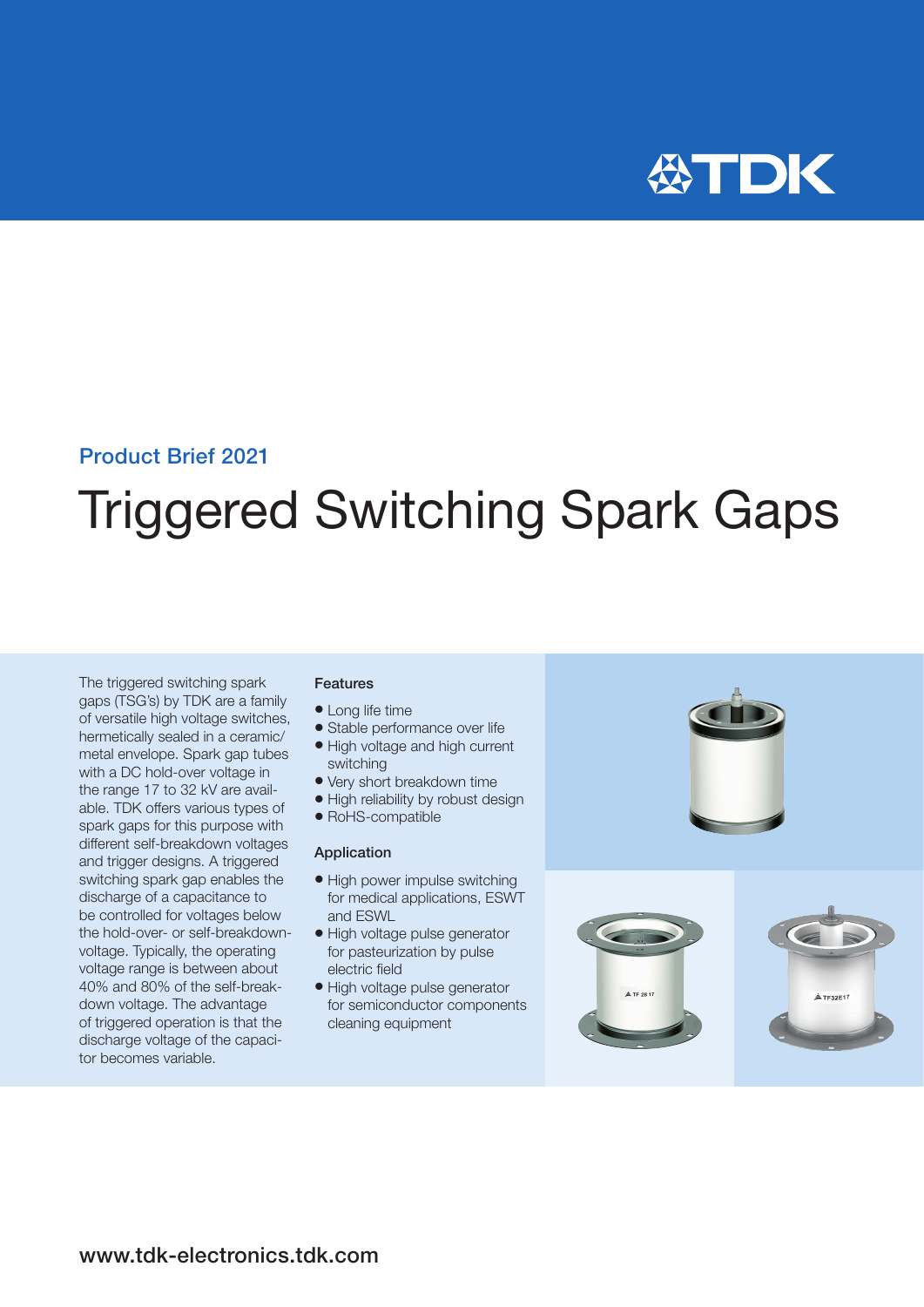|                                                                 |                                                                                    |                                                                                                                           |                 |                 |                                                                                                                                                                                                   |                 | <b>EPCOS</b>           |  |  |
|-----------------------------------------------------------------|------------------------------------------------------------------------------------|---------------------------------------------------------------------------------------------------------------------------|-----------------|-----------------|---------------------------------------------------------------------------------------------------------------------------------------------------------------------------------------------------|-----------------|------------------------|--|--|
| <b>Specifications TF series</b>                                 |                                                                                    |                                                                                                                           |                 |                 |                                                                                                                                                                                                   |                 |                        |  |  |
| <b>TF25E/ TF32E</b>                                             |                                                                                    | <b>TF26/TF28</b>                                                                                                          |                 |                 | <b>TF17R/TF28R</b>                                                                                                                                                                                |                 |                        |  |  |
| A TF32E17                                                       |                                                                                    | A TF 28 17                                                                                                                |                 |                 |                                                                                                                                                                                                   |                 |                        |  |  |
| ø110±0.6<br>M <sub>6</sub><br>$89^{+3}_{-1}$<br>ø79±1           | ø6<br>Trigger electrode<br>Adjacent electrode<br>Opposite electrode<br>RAB0449-S-E | ø110<br>M <sub>5</sub><br>ø6<br>Trigger electrode<br>Adjacent electrode<br>89<br>Opposite electrode<br>ø79<br>RAB0394-H-E |                 |                 | M <sub>5</sub><br>$-5 + 1$<br>$\infty$<br>Trigger electrode<br>$23^{+2}_{-1}$<br>Adjacent electrode<br>U<br>Glazed ceramic<br>$89^{+2}_{-1}$<br>4Û)<br>Opposite electrode<br>ø79±1<br>RAB0423 K E |                 |                        |  |  |
| <b>Type</b>                                                     | <b>TF17R</b>                                                                       | <b>TF25E</b>                                                                                                              | <b>TF26</b>     | <b>TF28</b>     | <b>TF28R</b>                                                                                                                                                                                      | TF32E           | Unit                   |  |  |
| <b>Ordering code</b>                                            | B88069X6803B011                                                                    | B88069X1093B011                                                                                                           | B88069X9601B011 | B88069X9091B011 | B88069X3523B011                                                                                                                                                                                   | B88069X1443B011 |                        |  |  |
| Self-breakdown<br>voltage                                       | 17                                                                                 | 25                                                                                                                        | 26              | 28              | 28                                                                                                                                                                                                | 32              | kV                     |  |  |
| <b>Tolerance of SBV</b>                                         | ±10                                                                                | ±10                                                                                                                       | ±10             | ±10             | ±10                                                                                                                                                                                               | ±10             | %                      |  |  |
| <b>Triggered</b><br>breakdown voltage, 6  12<br>initial         |                                                                                    | 819                                                                                                                       | 8.521           | 8.522           | 8.522                                                                                                                                                                                             | 1022            | kV                     |  |  |
| <b>Triggered</b><br>breakdown voltage, 7  10<br>during lifetime |                                                                                    | 816                                                                                                                       | 9.519.5         | 1020            | 1020                                                                                                                                                                                              | 1020            | kV                     |  |  |
| <b>Switching</b><br>operations @ 2 Hz                           | 1400000                                                                            | 4000000                                                                                                                   | 2000000         | 2000000         | 4000000                                                                                                                                                                                           | 4000000         |                        |  |  |
| <b>Discharge</b><br>capacitance                                 | 0.5                                                                                | 1.2                                                                                                                       | 1.2             | 1.2             | 0.1                                                                                                                                                                                               | 1.2             | $\mu$ F                |  |  |
| Max. impulse<br>currents                                        | $\ensuremath{\mathsf{3}}$                                                          | $\overline{\mathcal{I}}$                                                                                                  | 8               | $\,8\,$         | $\sqrt{5}$                                                                                                                                                                                        | $\,8\,$         | kA                     |  |  |
| Open-circuit trigger<br>peak amplitude                          | >25                                                                                | $>15$                                                                                                                     | $>35$           | $>35$           | $>35$                                                                                                                                                                                             | >15             | $\mathsf{k}\mathsf{V}$ |  |  |
| <b>Trigger peak</b><br>current                                  | $\sim 10$                                                                          | $\sim 10$                                                                                                                 | $\sim 10$       | $\sim 10$       | $\sim 10$                                                                                                                                                                                         | $\sim 10$       | $\mathsf A$            |  |  |
| <b>Breakdown</b>                                                | $< 50$                                                                             | < 50                                                                                                                      | $< 50$          | < 50            | $< 50\,$                                                                                                                                                                                          | $< 50$          | ns                     |  |  |
| Insulation<br>resistance                                        | >100                                                                               | > 100                                                                                                                     | >100            | >100            | > 100                                                                                                                                                                                             | >100            | $M\Omega$              |  |  |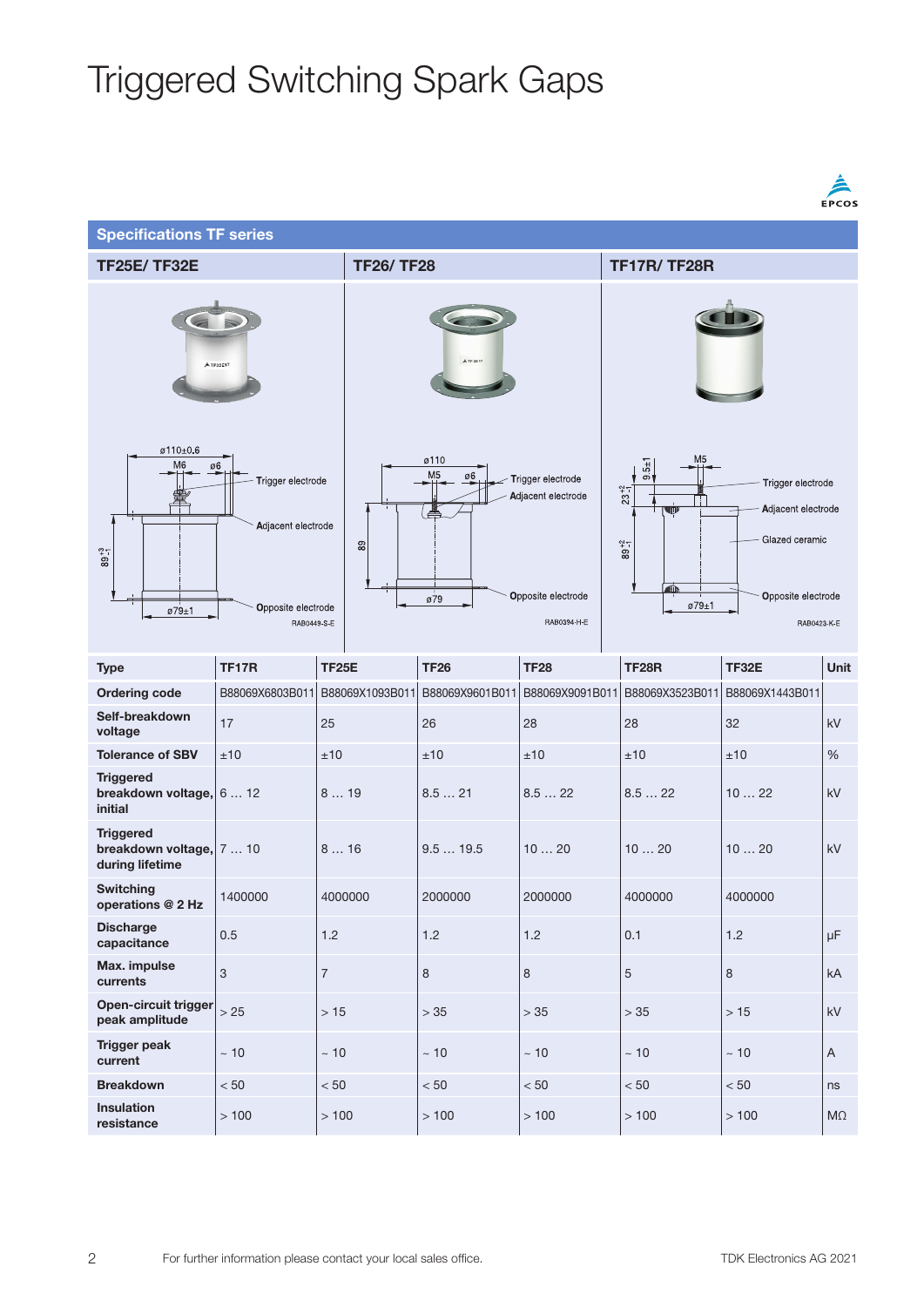#### Mode of operation

Triggered spark gaps consist of three electrodes including the trigger electrode and two main gap electrodes. The trigger electrode is disconnected to the adjacent main electrode (anode) by a trigger ceramic. The opposite main electrode (cathode) lays opposite to the adjacent and the trigger electrode. Both adjacent main electrode and trigger electrode are disconnected to the opposite side by an outer ceramics envelope and by the center main gap with a gas filling of noble gas at fixed pressure. For switching the breakdown voltage of the main gap must be reached and the perfect gaseous insulator will become a good conductor within a time typical t < 50 ns with a current increase dl/dt  $> 10^9$  A/sec.

For application the triggered spark gap discharges the capacitor energy through the pair of main electrodes, when a voltage impulse is applied to the trigger electrode relative to the adjacent electrode. In first approximation the sum of actual capacitor voltage plus peak value of trigger voltage should be larger than the hold-over or selfbreakdown voltage of spark gap.



As described in figure 1 the main capacitor will be charged by a DC generator to high positive voltage. The trigger voltage too is on high positive voltage, when closing the thyristor switch on primary trigger side. Within short time delay the main capacitor will be discharged and in the discharge circuit a damped oscillation acts with in this case a typical frequency in the 90 kHz range. Figure 2 shows the current oscillation for one pulse with 2 kA max. value.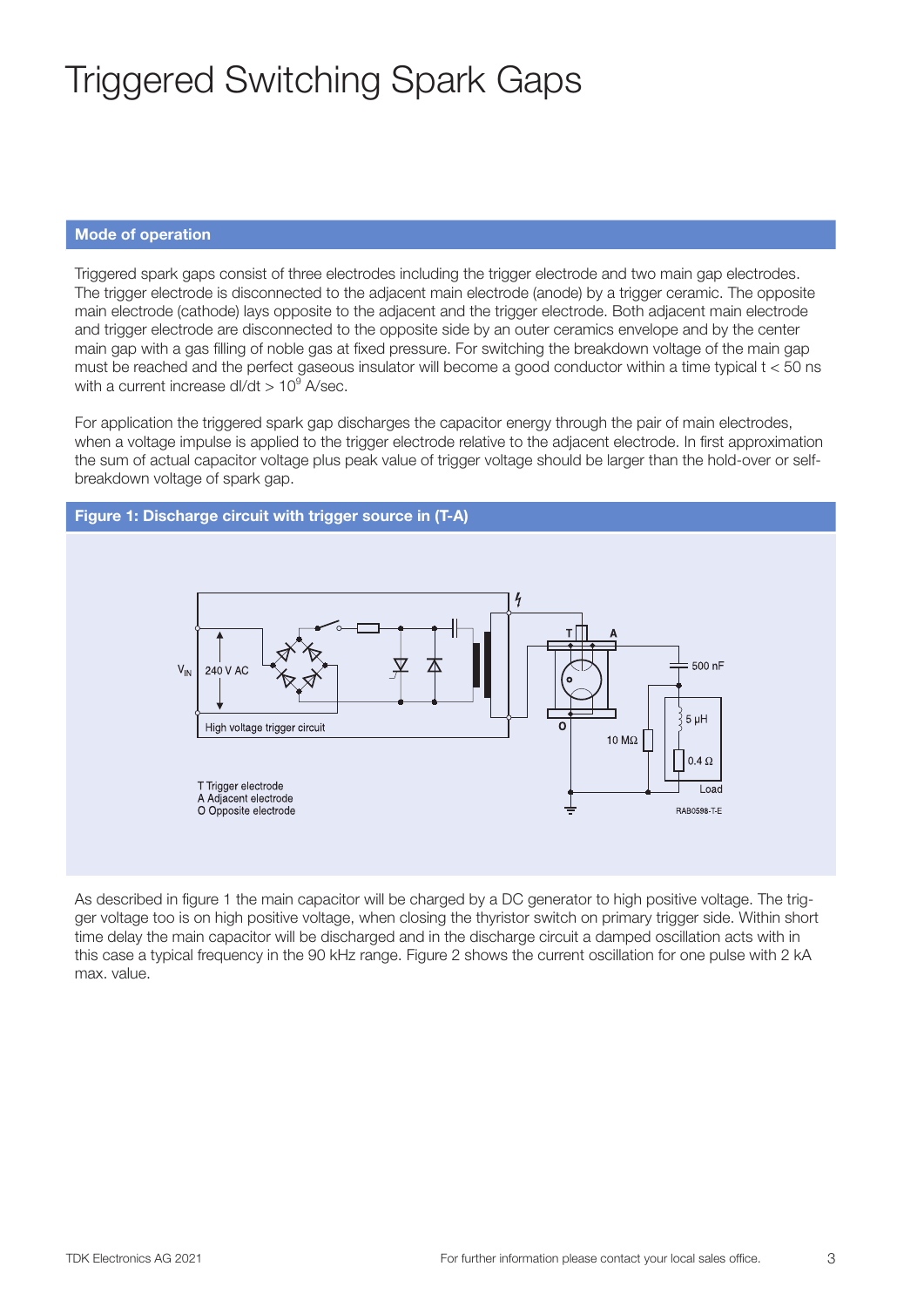



Besides the here explained case A of positive trigger voltage and positive adjacent voltage (anode) against the counter negative opposite voltage (cathode) also the other polarity for case B should be possible in practice. However, this must be checked then in every case regarding the chosen spark gap and chosen charge- and discharge parameters. For case A and B it is possible to connect the adjacent or the opposite electrode to the mains potential. This is important for the application, since no human must get contact to high voltage!

The two cases are described in the table.

| <b>Mode</b> | Polarity of trigger pulse<br>trigger to adjacent | Polarity of main discharge<br>opposite to adjacent | <b>Characteristics</b>                                        |
|-------------|--------------------------------------------------|----------------------------------------------------|---------------------------------------------------------------|
|             |                                                  |                                                    | Suitable for wide range of working voltage, recommended mode. |
|             |                                                  |                                                    | In general can be also possible                               |

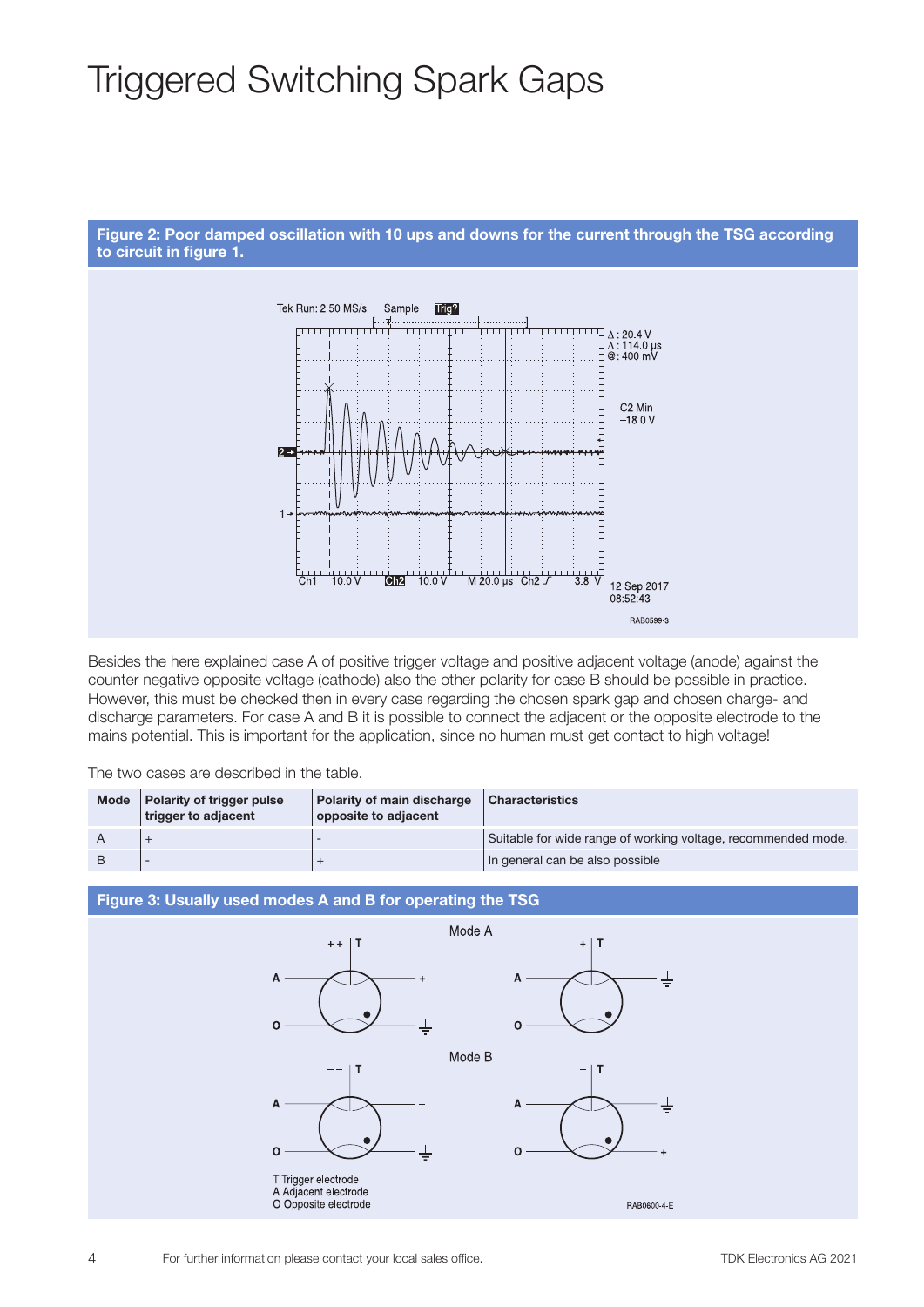The range of operation for TSG's can be described by the response of breakdown following the trigger impulse. Fast breakdown with low trigger delay time means a correct function of spark gap.



For operating voltage 40 to 80% stable delay time and reliable triggering. For < 40% strong increase of delay time and uncertain function. For > 80% spontaneous discharge of TSG.

#### Principle of design

The trigger spark gap switch is a small, sturdy and fast switching element, especially suitable for normally open application and which can switch large currents. The triggered spark gap consists of a pair of electrodes and a gaseous dielectric in the main gap. In the open state, it is insulated. The dielectric prevents the current from flowing between the electrodes. In the conducting state, the electric breakdown will establish a conductive path between the electrodes, and the two electrodes are connected by a high-conductivity arc bridge.

The DC high voltage generator contents in principal a rectifier for AC voltage and a network of voltage doubling to reach the very high charging voltage of up to 32 kV to charge the HV capacitor.

The charging of capacitor must be controlled by an End of Charge EoC signal. With enabling this signal the spark gap can be triggered by a thyristor switch in the trigger circuit.

An impulse high voltage generator to develop the trigger pulse of approximate 15 kV with a slope of approximate 15 kV/µs and a peak current of maximal 10 A is necessary to provide a reliable trigger impulse.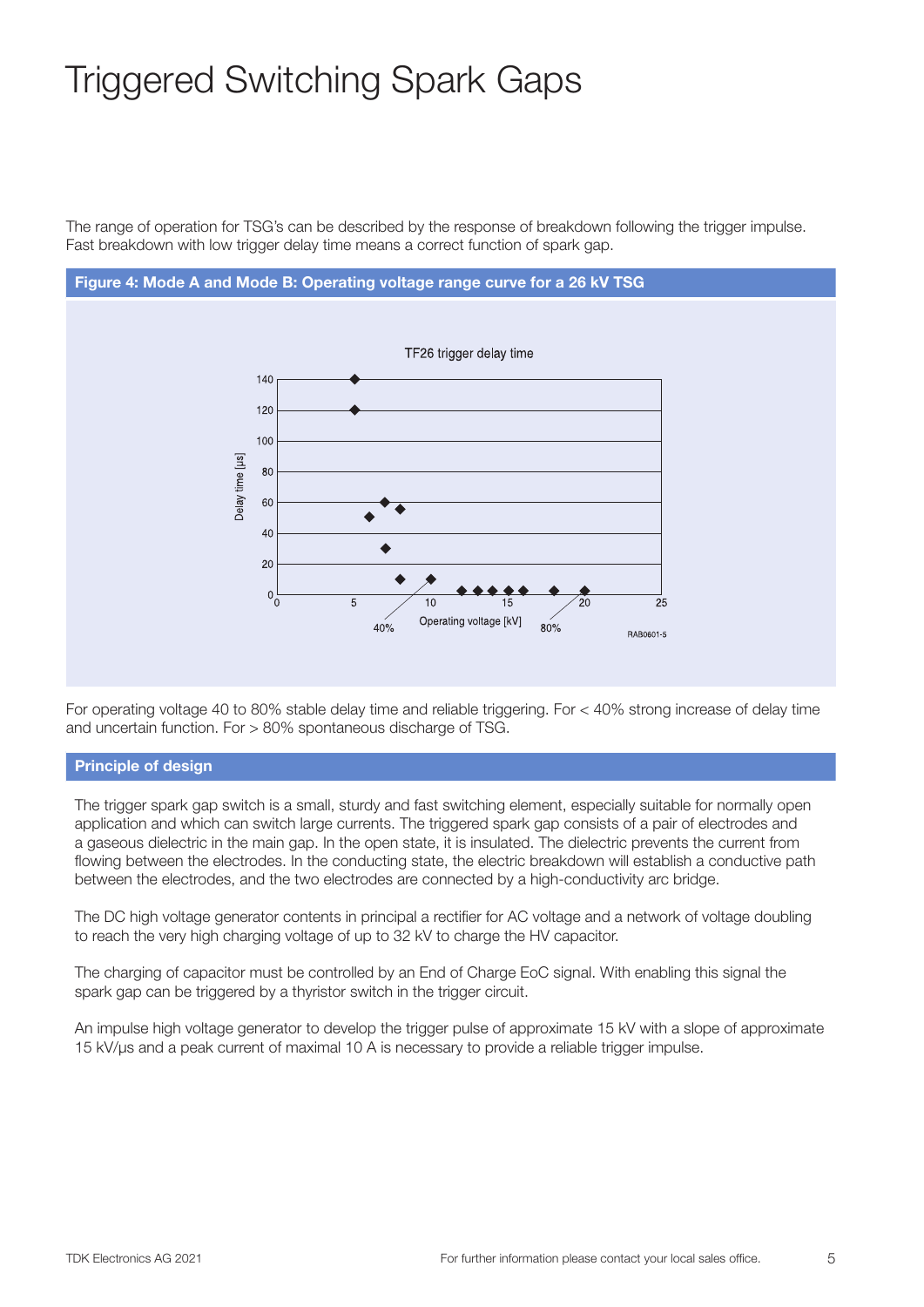#### Applications function block

In general, there are 3 circuits to obey: Charging circuit, to which belongs the DC charger and the high voltage capacitor.

Trigger circuit: A high voltage trigger pulse will be provided with approx. 15 kV/µs and 15 kV peak value. The trigger will be started by a thyristor on the primary side of trigger transformer.

The load or discharge circuit: It consists of the special application, enclosing a capacitor and also an inductivity and an ohmic damping resistor. Depending on the application, the L and R can be larger in the 1  $\mu$ H and 1  $\Omega$ range, here normally there will be a stronger damped oscillation with 4 to 5 half waves only. Or there are small values for R in the < 1 Ω-range, then there will be a poor damped oscillation, as described in figure 2 with more half waves of current. For small damping, the energy from capacitor discharge often will flow hence and force through the spark gap, what will reduce the life time of spark gap.

The principal arrangement of complete circuit is described in next figure:

#### Figure 5: Outline of a complete application circuit with TSG

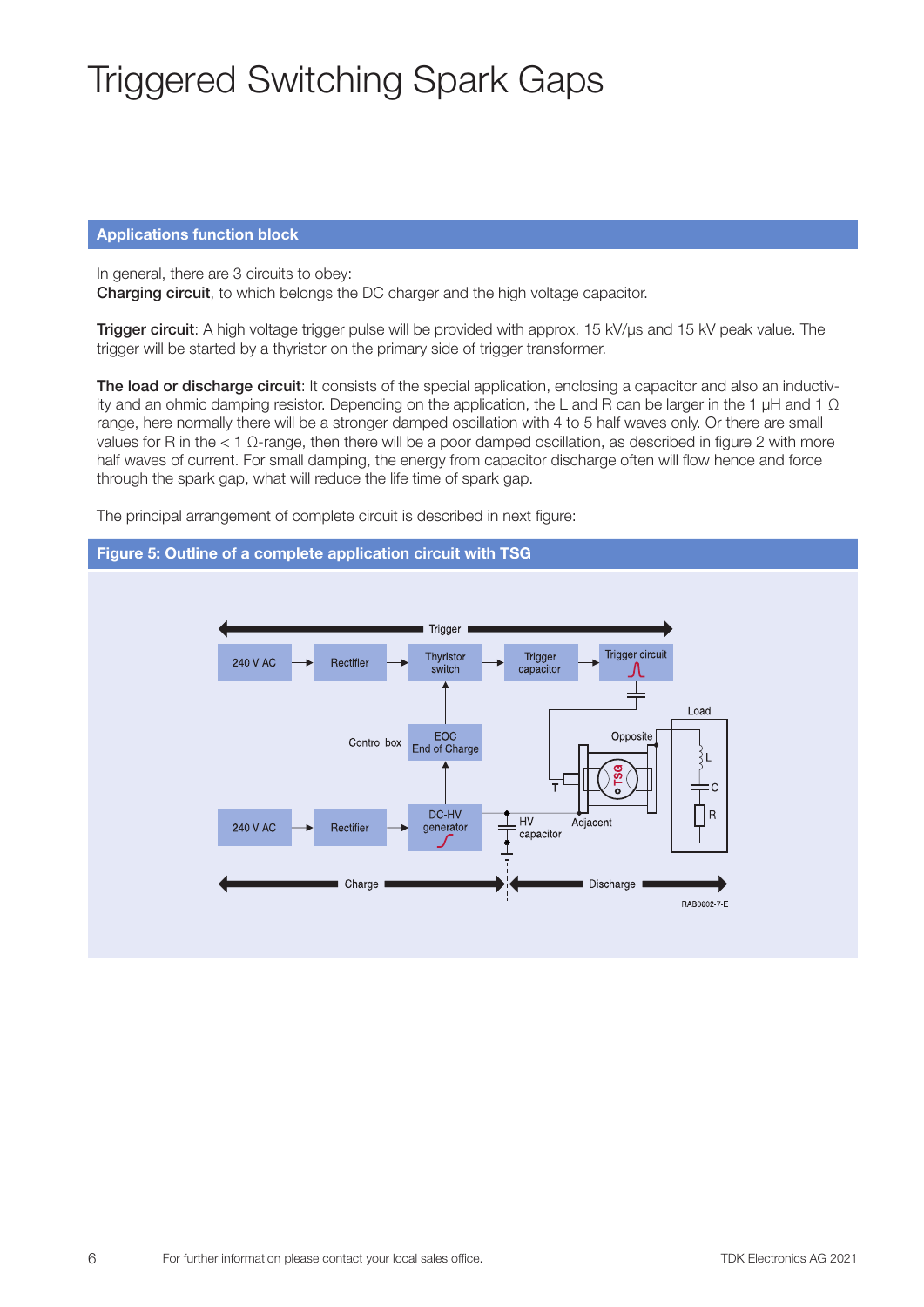#### Application examples

#### Application 1:

#### Extracorporeal shock wave lithotripsy ESWL and extracorporeal shock wave therapy ESWT

A typical application is the method of Extracorporeal Shock Wave Therapy (ESWT) or Extracorporeal Shock Wave Lithotripsy (ESWL) for medical treatments. For this application the capacitance, with typical values of between 100 nF and 1.2 µF, is discharged across an inductance of a coil with a membrane (electro-dynamic principle), or across a spark gap immersed in an electrolyte fluid (spark plug principle). The mechanical impulse wave is focused onto the specified object (e.g. a kidney stone) in order to disintegrate it. TDK electronics offers various TSG types for this purpose with different self-breakdown voltages and trigger designs. A triggered switching spark gap enables the main discharge of the capacitance to be controlled for voltages below the self- breakdown voltage. Typically, the triggered voltage is between about 40% and 80% of the self-breakdown voltage. The advantage of triggered operation is that it controls the discharge voltage of the capacitor and, in the case of ESWL and ESWT, it enables the medical treatment to start with low current impulses which can subsequently be increased.

For this application TDK electronics offers the triggered spark gaps of the TF series with maximum operating voltages of approximately 22 kV and currents up to 10 kA.

#### General technical information

A typical circuit for creating a high energy surge impulse is shown in figure 6. The capacitance C is charged by means of a generator and then at the required frequency the discharge to the switching spark gap is triggered by the trigger circuit. For high capacitances the switching spark gaps are triggered at a rate of 2 Hz. Under the conditions defined in the data sheet, a service life of between two and four million operations can be achieved.

#### Figure 6: Typical circuit and example for ESWL equipment

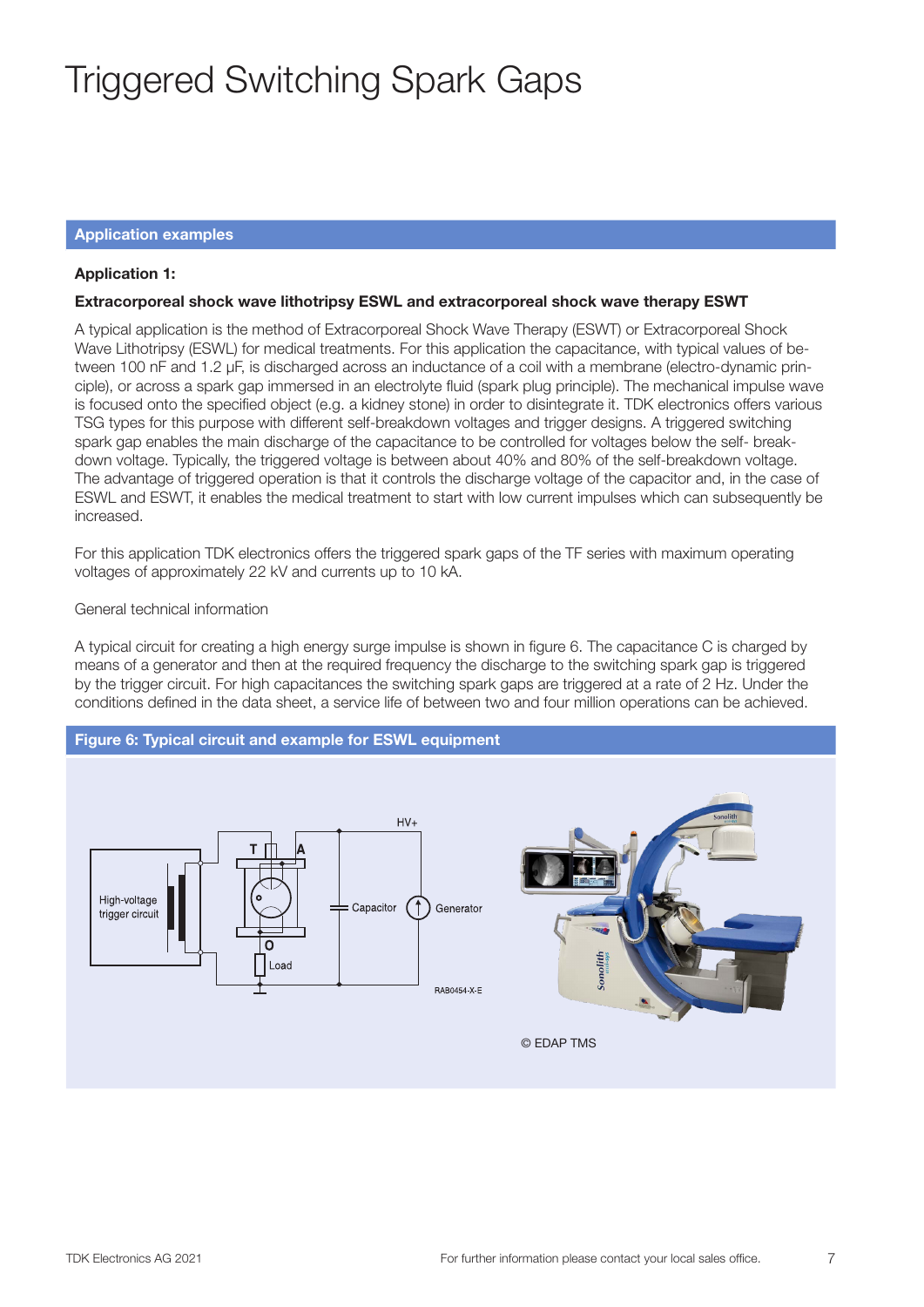#### Application examples

#### Application 2:

#### High voltage provision for high power pulsed excimer lasers

Excimer gas lasers will be ignited with high voltage in the 20 kV range. 2 solutions to create the high voltage are usual: Besides the semiconductor IGBT's for lower powers the triggered thyratron gas switches will be used for high powers. The thyratron cathode must be heated and for operation the thyratron has only reduced ability to switch negative currents. These oscillating currents are no problem by operating with triggered spark gaps, replacing the thyratrons. A principal circuit is shown in figure 7.

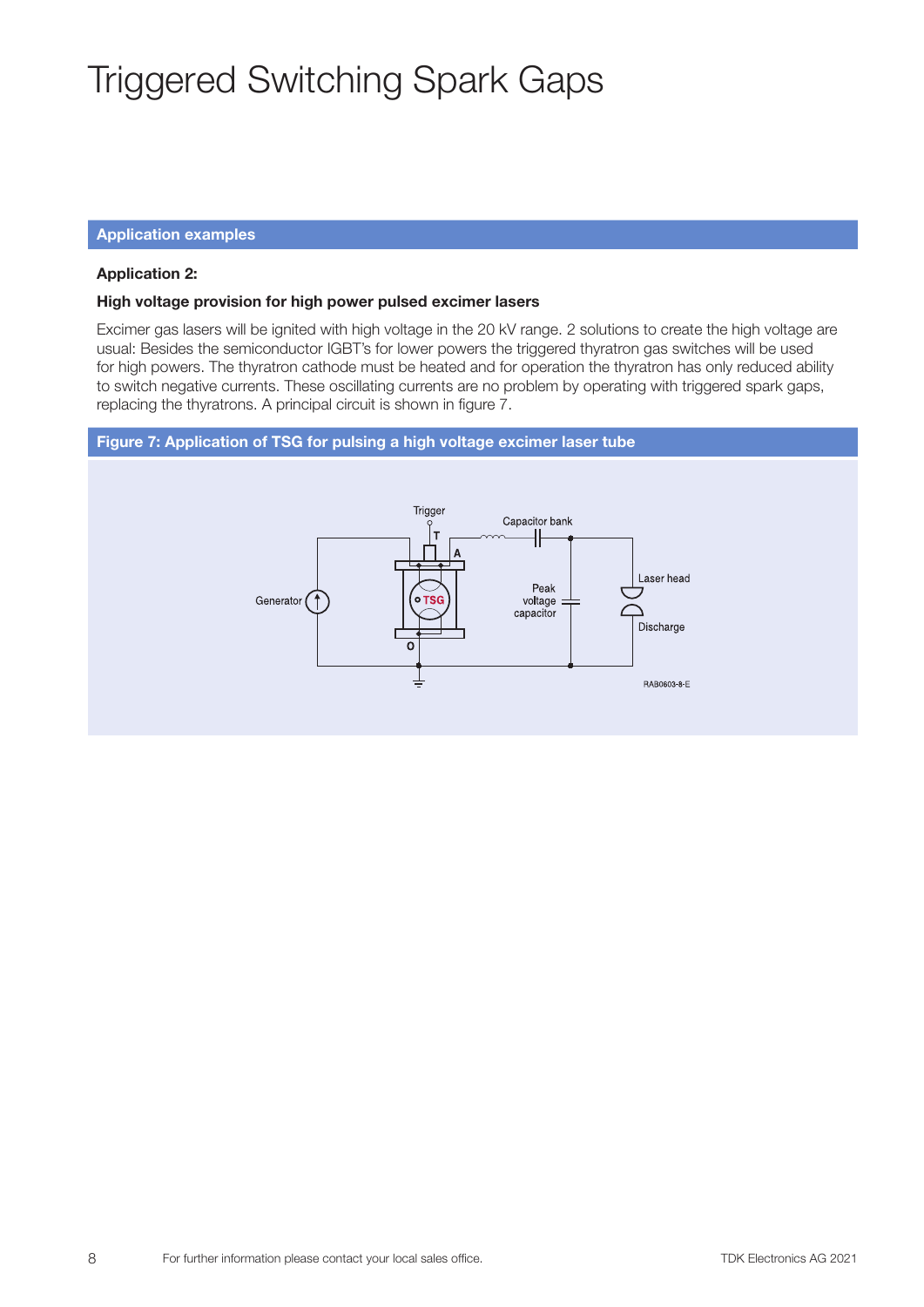#### Application examples

#### Application 3:

#### High voltage pulse generator for pasteurization by Pulse Electric Field (PEF)

Pulsed Electric Field (PEF) is a new non thermal technology, which is suitable for non-thermal food processing. The high voltage pulse is applied to the food through an electrode system inside a chamber at room temperature for a few seconds. The advantages of this method is the passivation of microorganisms and enzymes at room temperature, keeping the quality, safety and freshness of high value nutrition products. The processing time is relatively short.

The traditional scheme will produce energy loss in the heating process. For example, the preservation of apple juice generally adopts the thermal pasteurization method, and the apple juice is heated to 76 °C to 87.7 °C. Thermal sterilization will damage the microbiological cells and cell membranes in the juice, thus affecting the quality of products.

For the application of PEF, it is necessary to adjust the level of high voltage pulse and to control the processing time in order to obtain the electric field intensity matching with the start-up of microorganism. The number of pulses multiplied by the pulse width, defines the treatment time. The intensity of the electric field depends on the shape of the PEF cavity. Typical electric field strength for PEF process vary between 1 kV/cm to 15 kV/cm, this means high voltage capacitors and switches have to be used.

#### Figure 8: Principal arrangement of a PEF system for preservation of a liquid solution like juice